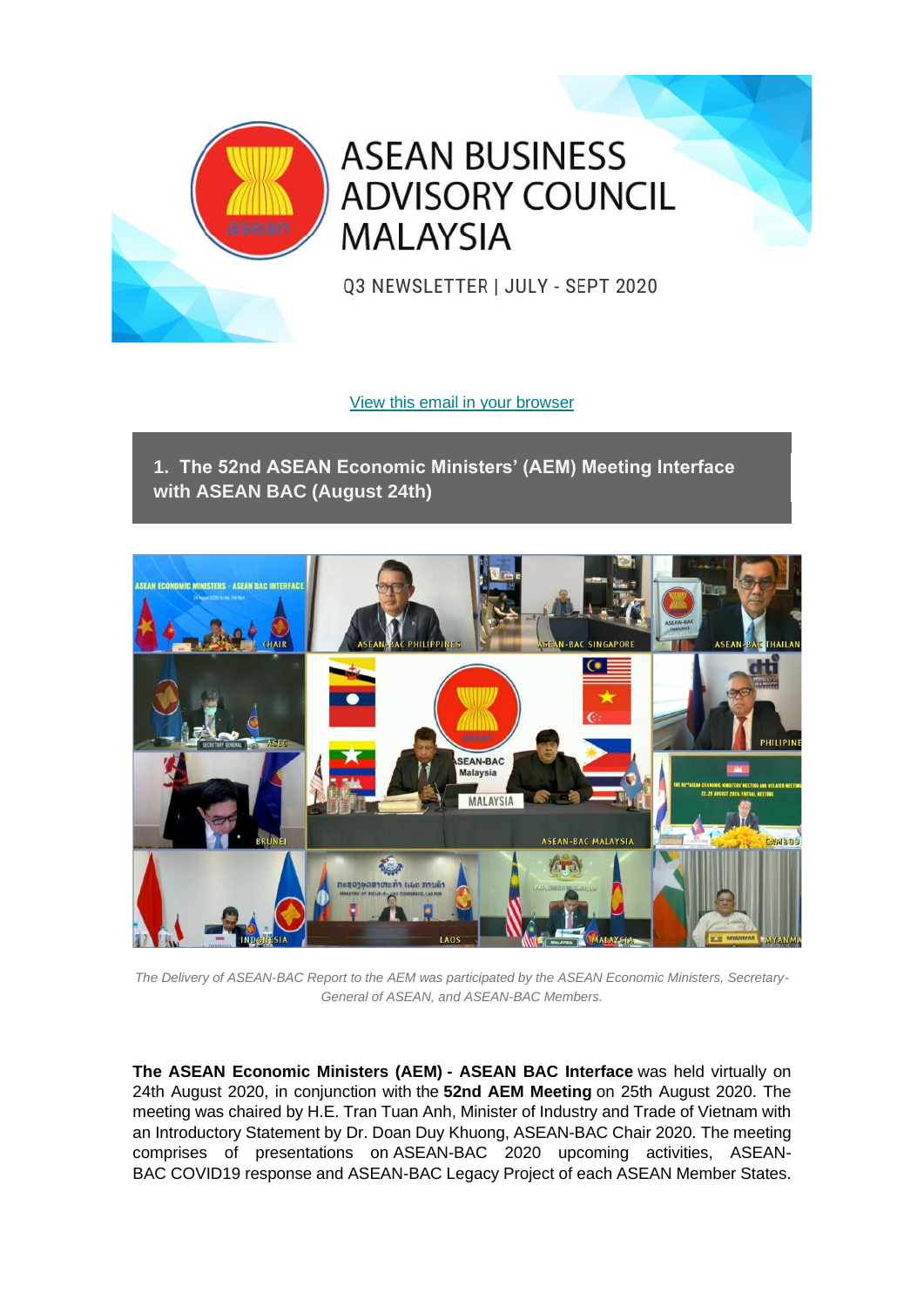

Tan Sri Munir mentioned that the report of **"A Pathway Towards Recovery and Hope for ASEAN"** or **"Pathway 225"** has been submitted to the ASEAN Chair on July 23rd, 2020 and to the rest of the ASEAN Leaders shortly thereafter. As proposed in the report, the setting up of the ASEAN High Level Special Commission (AHLSC) is to speed up decision-making against the unprecedented challenges posed by the Covid-19 pandemic which threatens ASEAN lives and economies. The commission will be assisted by the proposed Special Business Advisory Board (SBAB) in its decision-making and call upon relevant official bodies to provide their input.

The Ministers expressed their appreciation for the proactive role of the ASEAN-BAC and Joint Business Councils (JBCs) in putting up recommendations for ASEAN to respond to the COVID-19 pandemic. In particular, the Ministers welcomed the support and close collaboration with the private sector in the implementation of the Hanoi Plan of Action on Strengthening ASEAN Economic Cooperation and Supply Chain Connectivity in Response to the COVID-19 Pandemic.

**Read More on Pathway 225** [HERE >>](https://aseanbac.us12.list-manage.com/track/click?u=7981e0370c4f4201db79a0446&id=40577bfdfa&e=aa7d404edc)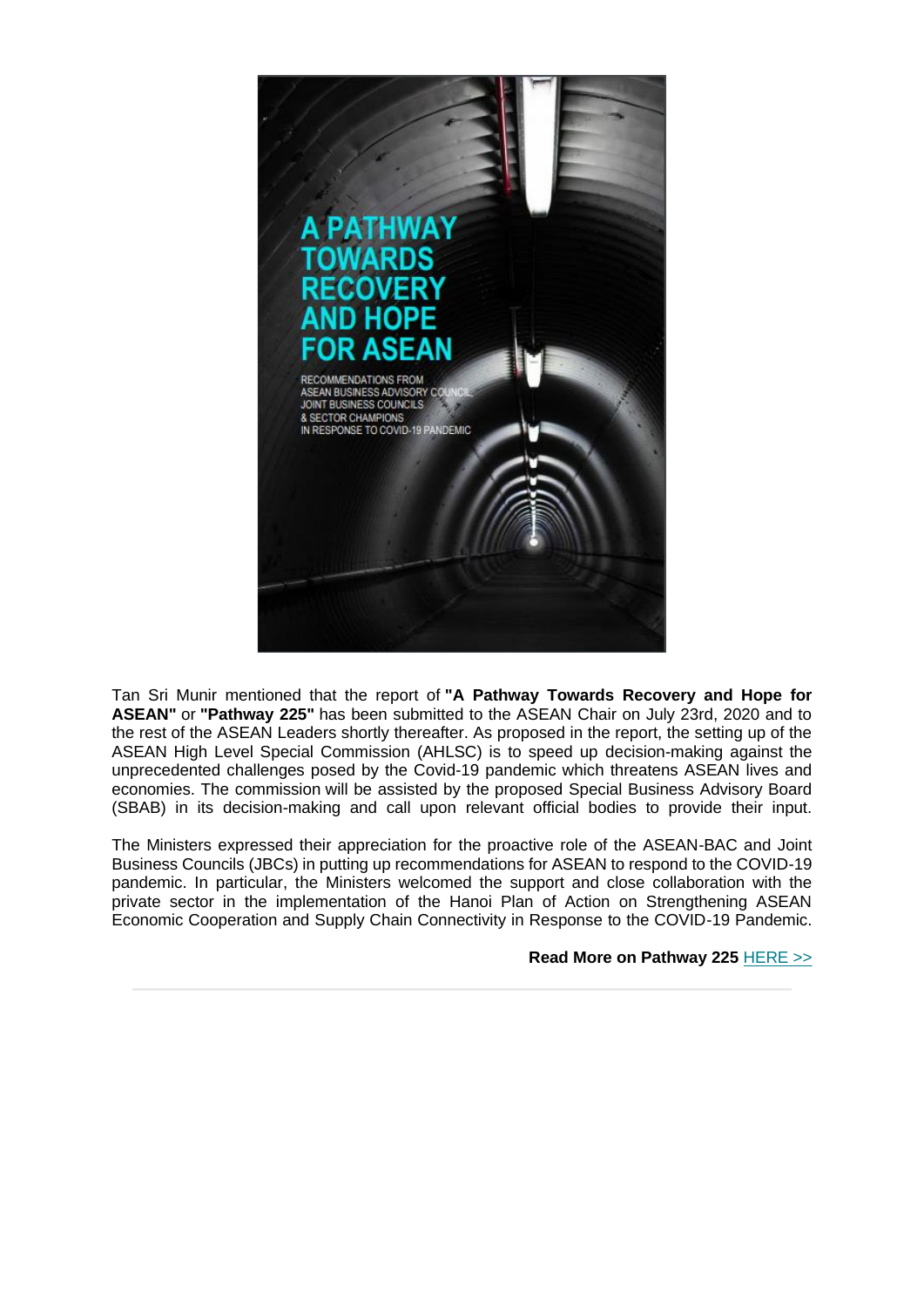## **2. 86th ASEAN-BAC Meeting (August 19th)**



*The 86th ASEAN-BAC Meeting was chaired by Dr. Doan Duy Khuong of Vietnam*

The **86th ASEAN-BAC Meeting** was held on 19th August 2020 via video conference, hosted by the ASEAN-BAC Secretariat. The meeting was chaired by Dr. Doan Duy Khuong of Vietnam and was participated by more than 40 ASEAN-BAC council members and staffers. Mr Thomas Thomas of ASEAN CSR Network also joined in the meeting as a guest.

The meeting comprised discussion on the summary record of the previous meeting, ASEAN Responsible and Inclusive Business Alliance (ARAIBA), ASEAN Business and Investment Summit (ABIS) & ASEAN Business Awards (ABA) 2020, ASEAN-BAC Legacy Projects, Pathway 225 and other preparations related to ASEAN-BAC internal meetings.

The council members also discussed further on the proposed priority list of the Pathway 225 and expressed full support on all 225 recommendations of medium and long term plans in ensuring a fast, comprehensive and sustainable economic recovery for ASEAN.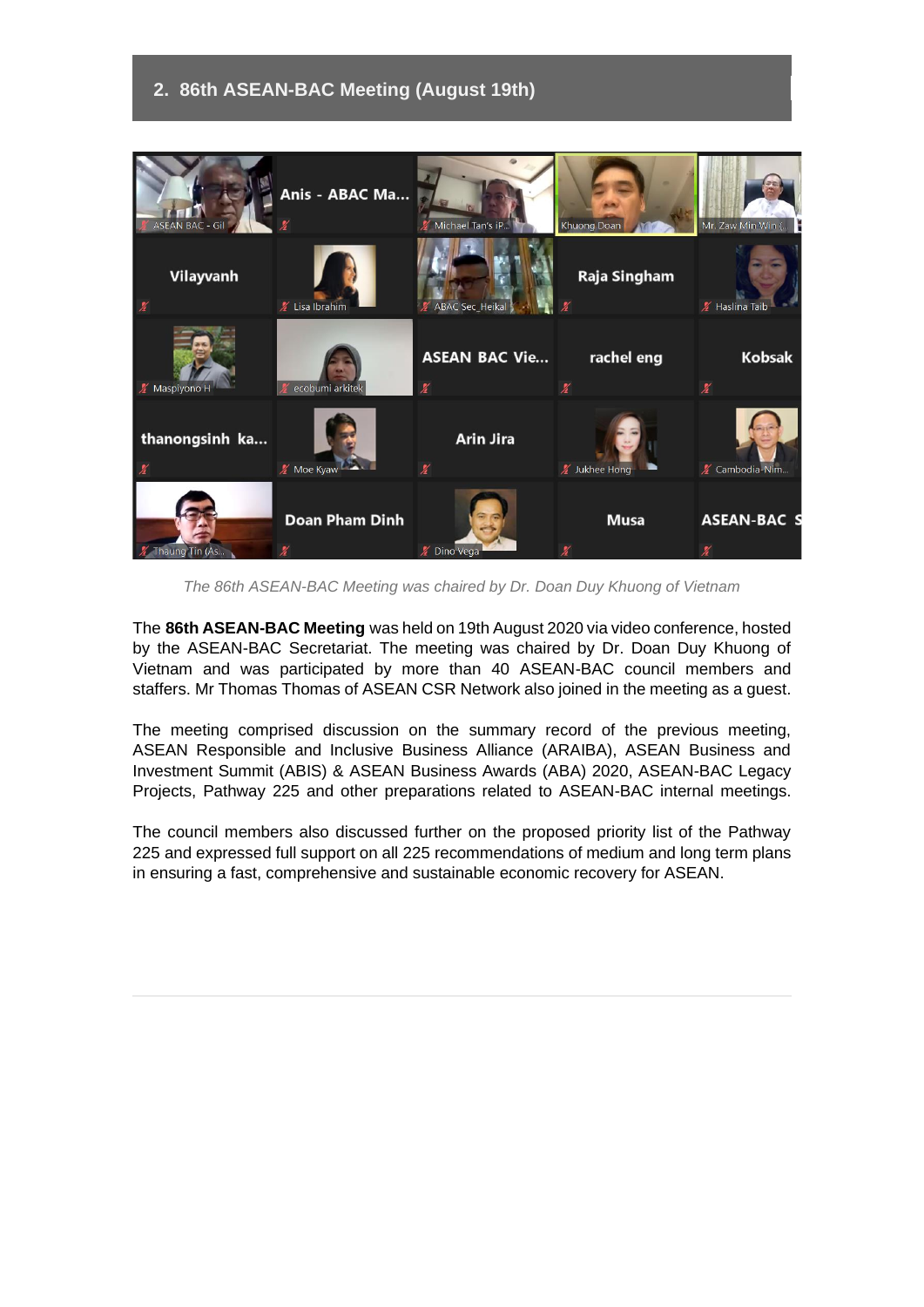**3. 17th ASEAN Business Advisory Council (ASEAN BAC) Dialogue with ASEAN Leaders at the 36th ASEAN Summit (June 26th)**



*Top Left: Tan Sri Munir Majid, Chairman of ASEAN-BAC Malaysia and Mr. Raja Singham, Council Member of ASEAN-BAC Malaysia Below Left: Dr. Doan Duy Khuong, ASEAN-BAC Chair 2020 Below Right: ASEAN Chair Prime Minister H.E. Nguyen Xuan Phuc*

**The ASEAN Leaders' Interface with Representatives of ASEAN-BAC** was held via video conference on June 26, 2020, in conjunction of the 36th ASEAN Summit. The Leaders highlighted the key role that the private sector plays to help ASEAN, both at national and regional levels, to mitigate the devastating economic and social impact of the pandemic and lift the region towards economic recovery at the earliest possible time.

ASEAN Chair Prime Minister H.E. Nguyen Xuan Phuc of Vietnam conveyed his gratitude to ASEAN BAC led by 2020 Chair, Dr. Doan Duy Khuong for putting together a package of actionable short-term recommendations and key elements of the Post Pandemic Economic Recovery Plan with the support from Partner Joint Business Councils and Sector Champions. Dr. Doan first and foremost urged the establishment of the ASEAN High Level Special Commission (AHLSC) on Covid-19 and the formulation of the Post Pandemic Economic Recovery Plan. He also also emphasized the readiness of ASEAN BAC and its partners to help the Commission through the Special Business Advisory Board (SBAB) as private sector advisory body.

> **Read more on** [The Edge >>](https://aseanbac.us12.list-manage.com/track/click?u=7981e0370c4f4201db79a0446&id=37784df909&e=aa7d404edc) **Read more on** [New Straits Times](https://aseanbac.us12.list-manage.com/track/click?u=7981e0370c4f4201db79a0446&id=1145a20822&e=aa7d404edc) >> **Read more on** [Borneo Bulletin >>](https://aseanbac.us12.list-manage.com/track/click?u=7981e0370c4f4201db79a0446&id=fb7a6451ed&e=aa7d404edc)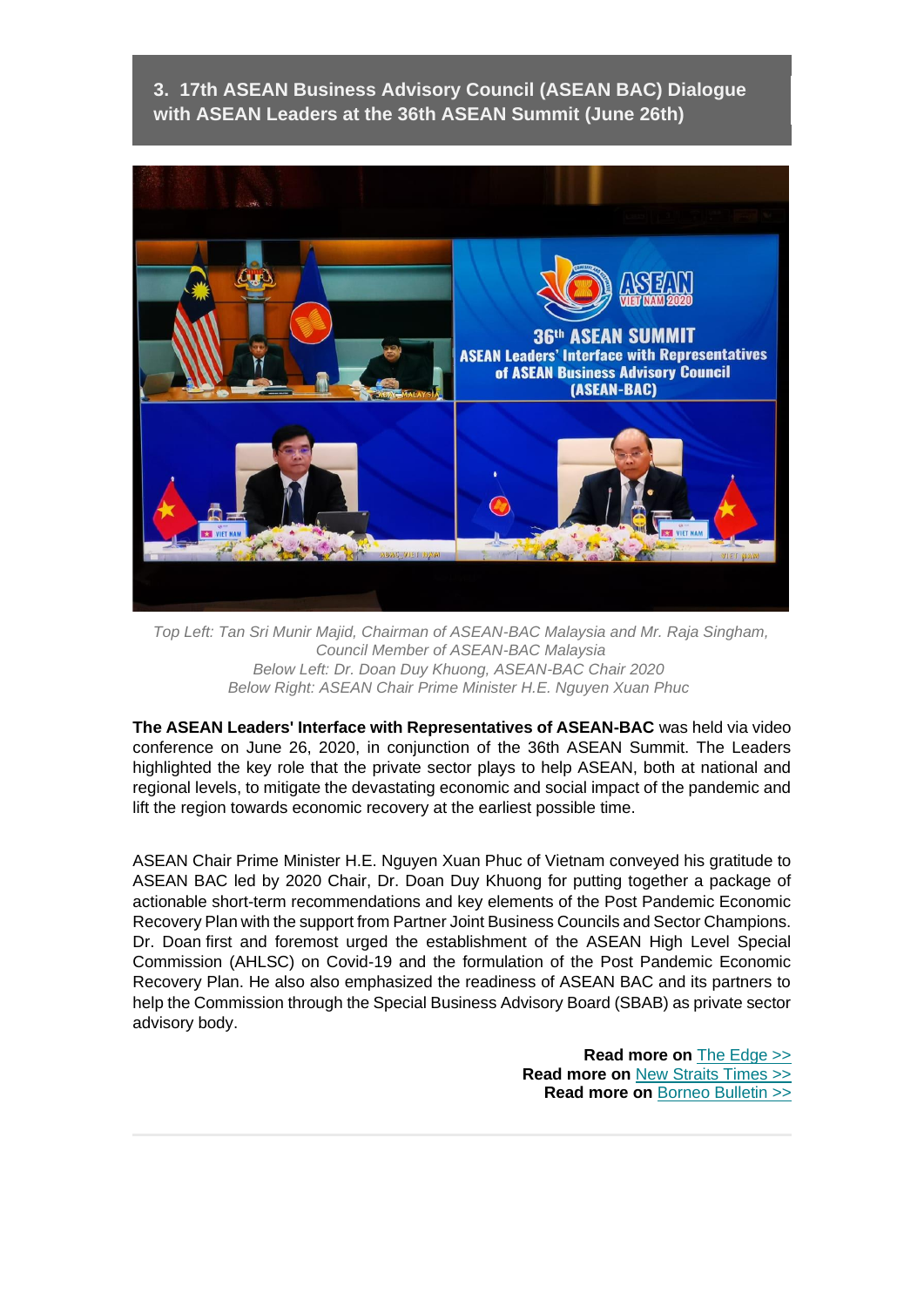**4. Tan Sri Munir Majid, Chairman of ASEAN-BAC Malaysia discussed Pathway 225 and The Challenges Ahead on AWANI (August 3rd)**



In reference to the proposed report of **"A Pathway Towards Recovery and Hope for ASEAN"** or **"Pathway 225"**, Tan Sri Munir Majid, Chairman of ASEAN-BAC Malaysia once again emphasized on how ASEAN leaders should have taken faster and effective actions in reactivating the economy again. In the interview with Astro AWANI which took place on the 3rd of August 2020, he mentioned the urgency in setting up the ASEAN High Level Special Commission (AHLSC) to fasten up the decision making process whereby the commission will be the supported by the Special Business Advisory Board (SBAB).

Tan Sri highlighted that the non-tariff barriers and measures have been increasing tremendously since 2015 and with the addition of the current Covid19 pandemic, the numbers continued to increase as there have been no supply and demands. This dire situation has cost lives and livelihoods which is one of the main reasons why ASEAN should move faster to unfreeze the economy.

Furthermore, he asserted that with the establishment of the AHLSC, speedy decisions would be made as a holistic unit. As a case example, he mentioned that the mass testing standard should be a general ASEAN standard which is not the case at the moment. With this ASEAN standard applied, there will be confidence instilled and there will be movement in people and goods and eventually the ASEAN economy.

Tan Sri concluded the interview by saying that the Regional Comprehensive Economic Partnership (RCEP) needs to be rectified and finalized in order to implement a single market and production base in ASEAN.

 **Watch the Interview** [HERE >>](https://aseanbac.us12.list-manage.com/track/click?u=7981e0370c4f4201db79a0446&id=7c6ce2d097&e=aa7d404edc)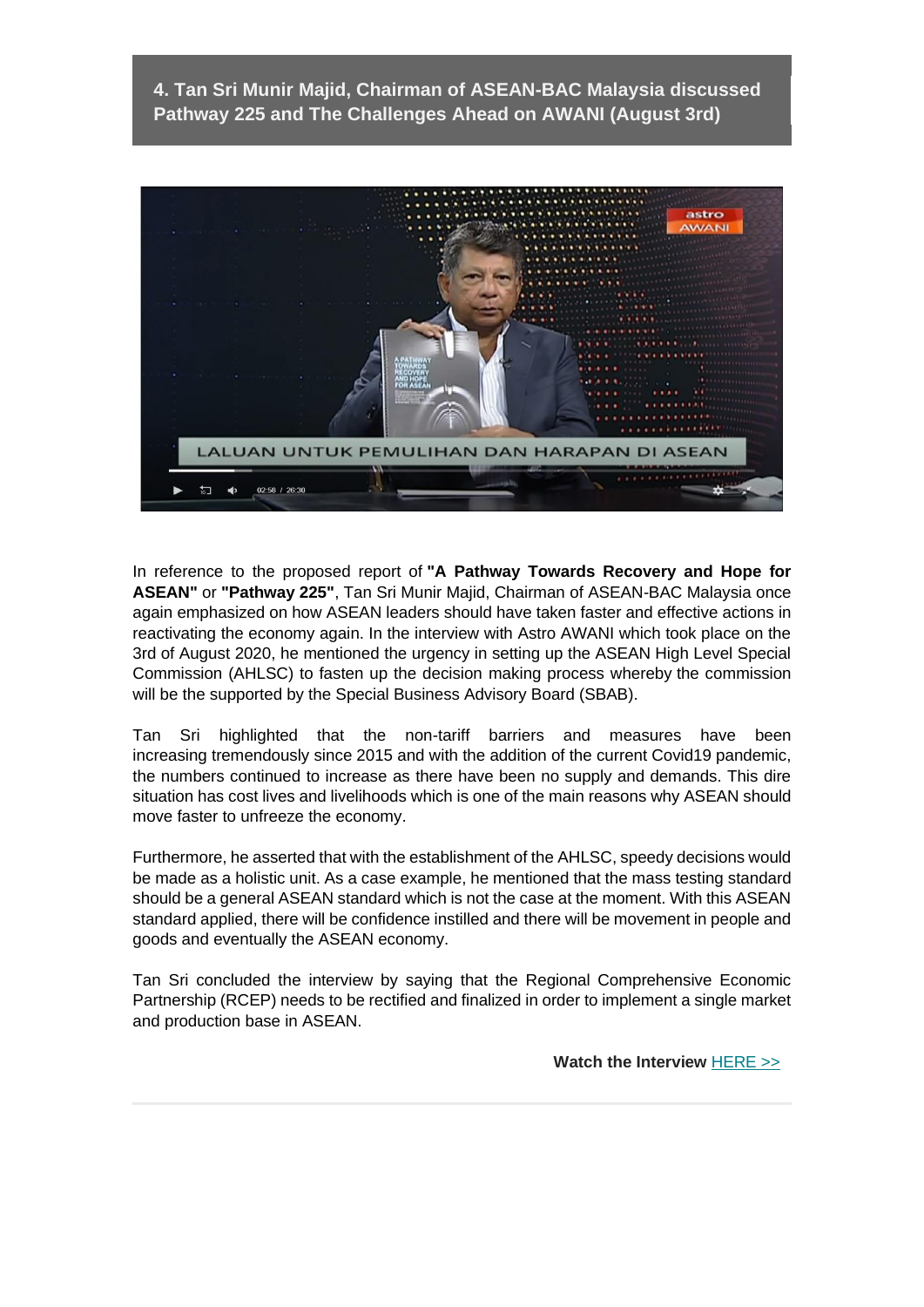**5. Tan Sri Munir Majid, Chairman of ASEAN-BAC Malaysia discussed Pathway 225 & The Challenges Ahead on AWANI (August 31st)**



In an interview with Astro Awani on 31st August 2020, Tan Sri Munir Majid emphasized on the revival of the ASEAN economy through the adaptation of the digital economy and the Prihatin Economic Stimulus Package for reskilling and upskilling to cushion the employment displacement ramifications.

He stated that the new normal has not quite happened yet as people are still learning on how to conduct their businesses. Apart from e-commerce, the trade patent of internet of things, big data analytics, artificial intelligence, additive manufacturing and block chain will restructure the economies of Malaysia and ASEAN. The 3 billion ringgit of Prihatin initiative where 2 billion is allocated for reskilling and upskilling and 1 billion is allocated for the tourism businesses must be clearly identified, he said.

Tan Sri also stated that the e-education is a sector that is going to grow throughout this pandemic as the expansion of e-learning will subsequently increase the number of workforce.

The interview once again accentuated on how to revitalize the ASEAN economy through the Regional Comprehensive Economic Partnership (RCEP). Tan Sri stressed that RCEP is paramount for the economic growth of the ASEAN countries during these trying times and the imperativeness of RCEP is critical to rebuild the ASEAN economy.

**Watch the Interview** [HERE >>](https://aseanbac.us12.list-manage.com/track/click?u=7981e0370c4f4201db79a0446&id=1a4544baa3&e=aa7d404edc)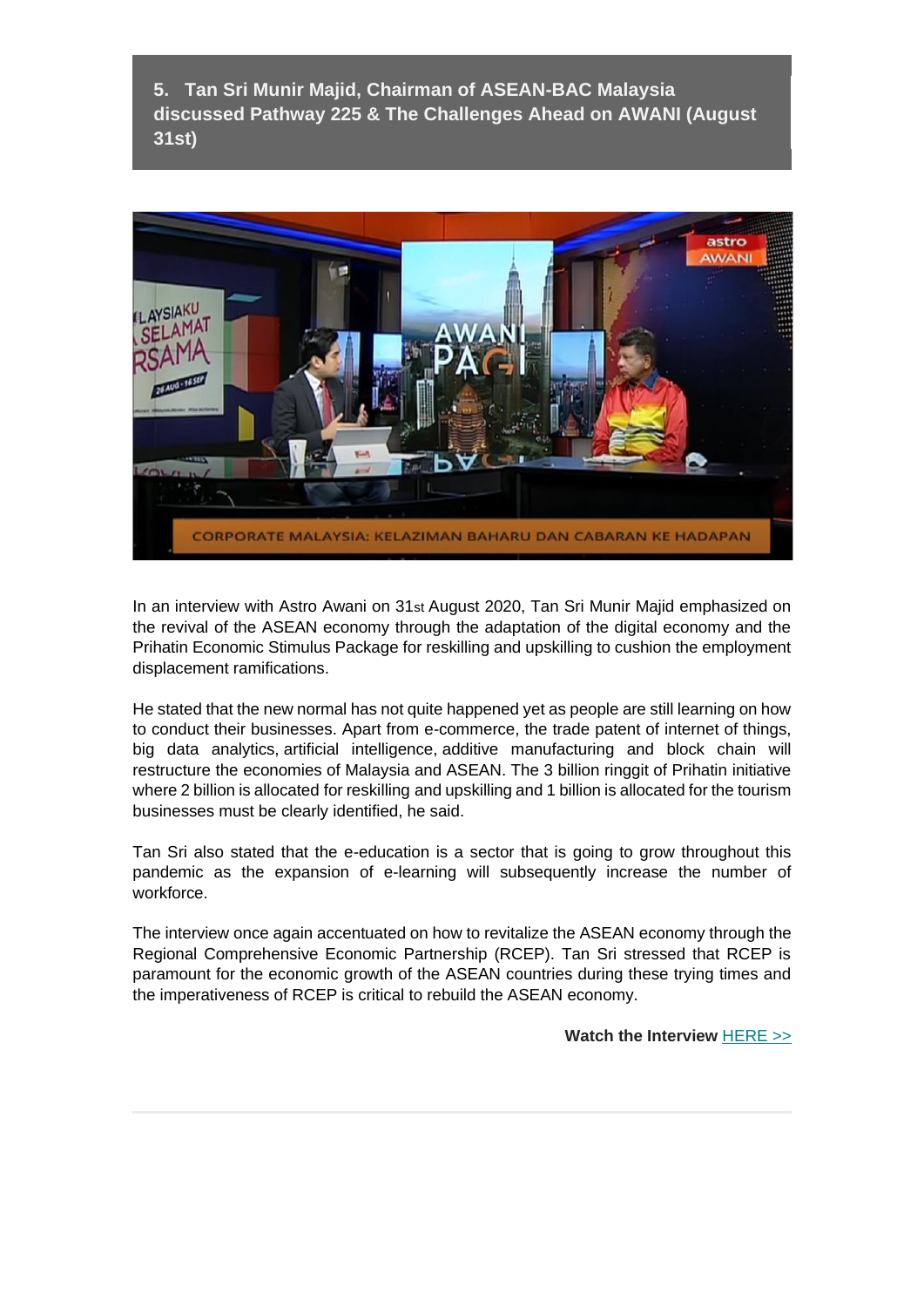### **6. ASEAN-Australia: The Road to Recovery Webinar (August 18th)**

To mark ASEAN Day on 8th August 2020, an interactive webinar on **"ASEAN-Australia: The Road to Recovery"** was organised by the ASEAN Committee in Canberra (ACC), the ASEAN-Australia Council (AAC) and Asialink. Against the backdrop of the global pandemic crisis, speakers discussed the opportunities for enhanced economic collaboration, especially how the digital economy and resilient supply chain and logistics are clear growth areas driving post-COVID recovery for ASEAN and Australian businesses.



*ASEAN-Australia: The Road to Recovery Interactive Webinar on 18th August 2020*

The event featured The Hon. Simon Birmingham, Australian Minister for Trade, Tourism and Investment Senator and Dato' Lim Jock Hoi, ASEAN Secretary-General, H.E. Mahendra Siregar, Vice Minister for Foreign Affairs of the Republic of Indonesia, **Tan Sri Dr. Munir Majid**, **Chairman of ASEAN-BAC Malaysia,** Ms Christine Holgate, Chair of the Australia-ASEAN Council Board and Australia Post CEO and Mr David Thodey AO, Deputy Chair of the National COVID-19 Coordination Commission (Advisory Board).

The panel discussion recognised the acceleration of underlying trends in the region as a result of the pandemic, including geopolitical tensions. More than ever, ASEAN needed the support of partners like Australia to uphold the rules-based order and the principles reflected in the ASEAN Outlook on the Indo-Pacific.

According to Tan Sri Munir, despite the opportunities offered by the digital economy, the adverse impact of the pandemic on micro, small and medium-sized enterprises (MSMEs) struggled to deal with the crash on both the supply and demand side of economies. The pandemic had almost "broken the backbone" of the MSME sector in ASEAN. It was important to support the digital capabilities and pivoting of MSMEs, the largest employers in most economies to drive economic recovery before ongoing government stimulus ends.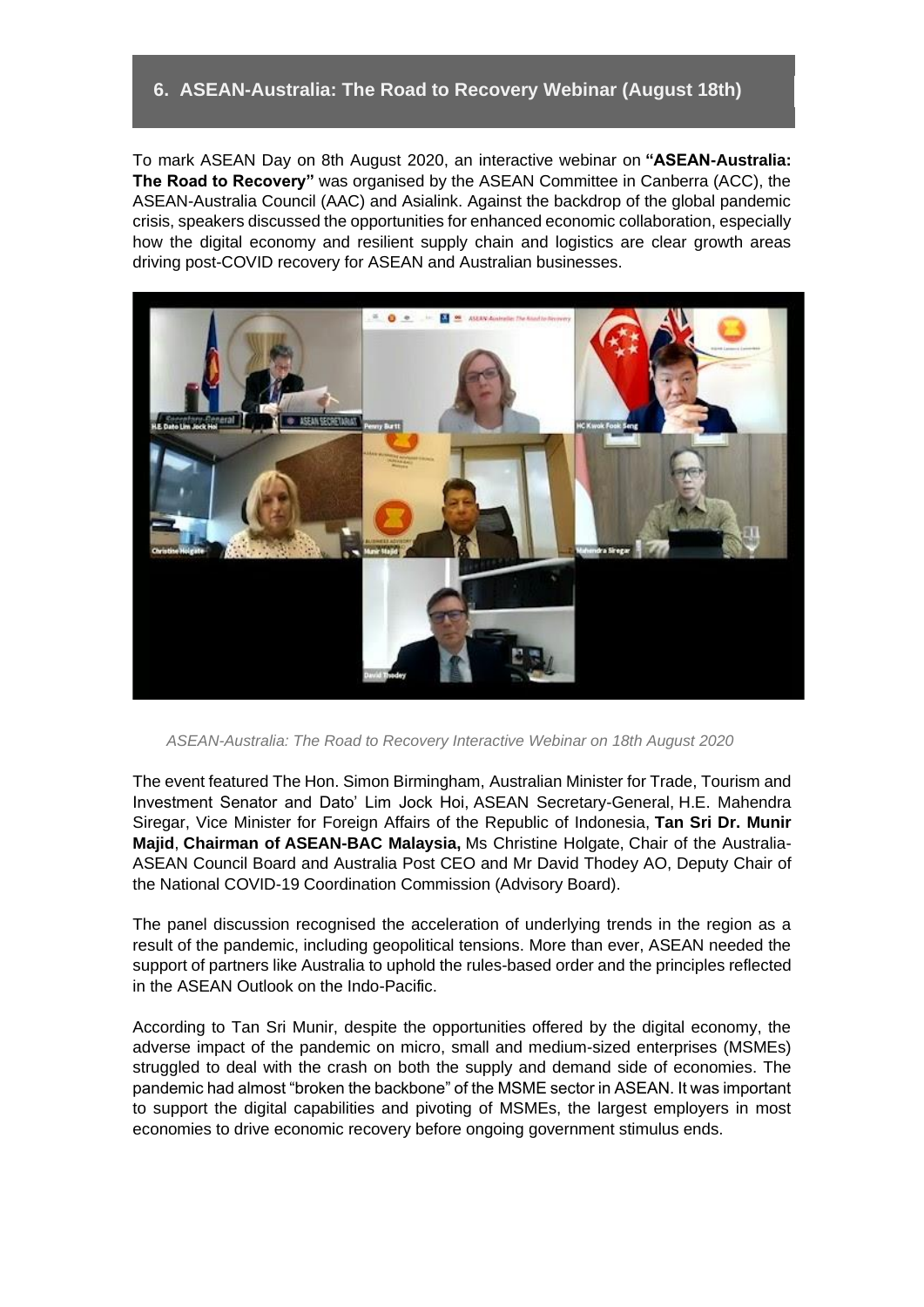Tan Sri stated that the opportunities between Australia and ASEAN lies on:

- Provision of access to e-commerce enablement for MSMEs
- Collaboration to build resilient supply chains for food security
- Regional resilience of the Personal Protective Equipment (PPE)

**Read more** [HERE >>](https://aseanbac.us12.list-manage.com/track/click?u=7981e0370c4f4201db79a0446&id=89cf6c6b1b&e=aa7d404edc)

**7. The Future of Fintech in Southeast Asia Webinar by UK-ASEAN Business Council & ASEAN Business Advisory Council (July 8th)**

An interactive webinar on **"The Future of Fintech in Southeast Asia"** was organised by the UK-ASEAN Business Council (UKABC), co-hosted by the ASEAN-BAC and in partnership with the City of London.

By 2030, the ASEAN consumer will be better digitally connected, have a higher disposable income, live longer and have better access to financial services. This discussion on the Future of Fintech in Southeast Asia has provided an understanding of the region's fintech landscape and the opportunities that lie ahead. The webinar was opened by Baroness Neville-Rolfe DBE CMG, Chair of UKABC and Dr. Doan Duy Khuong, Chair of ASEAN-BAC 2020.



# The Future of Work in Southeast Asia **Panel Discussion**



**Chaired by Baroness Neville-Rolfe DRE CMG** Chair, UK-ASEAN Business Council



The Rt Hon. William Russell Lord Mayor of the City of London



**Adrian Gunadi** Co-Founder and CEO Investree, Indonesian ASEAN BAC



**Joel Yarbrough** Vice President Asia Pacific Rapyd



**Tan Sri Dr Munir Majid** Chai an, CIMB ASEAN Resea Institute (CARI)

*UKABC's Digital Conversation Series : The Future of Fintech in Southeast Asia on 8th July 2020*

The interactive webinar featured The Rt Hon. William Russell, Lord Mayor of the City of London, Adrian Gunadi, Co-Founder and CEO of Investree & Council Member of ASEAN BAC Indonesia, Joel Yarbrough, Vice President Asia Pacific of Rapyd and **Tan Sri Dr. Munir Majid, Chairman of ASEAN-BAC Malaysia.**